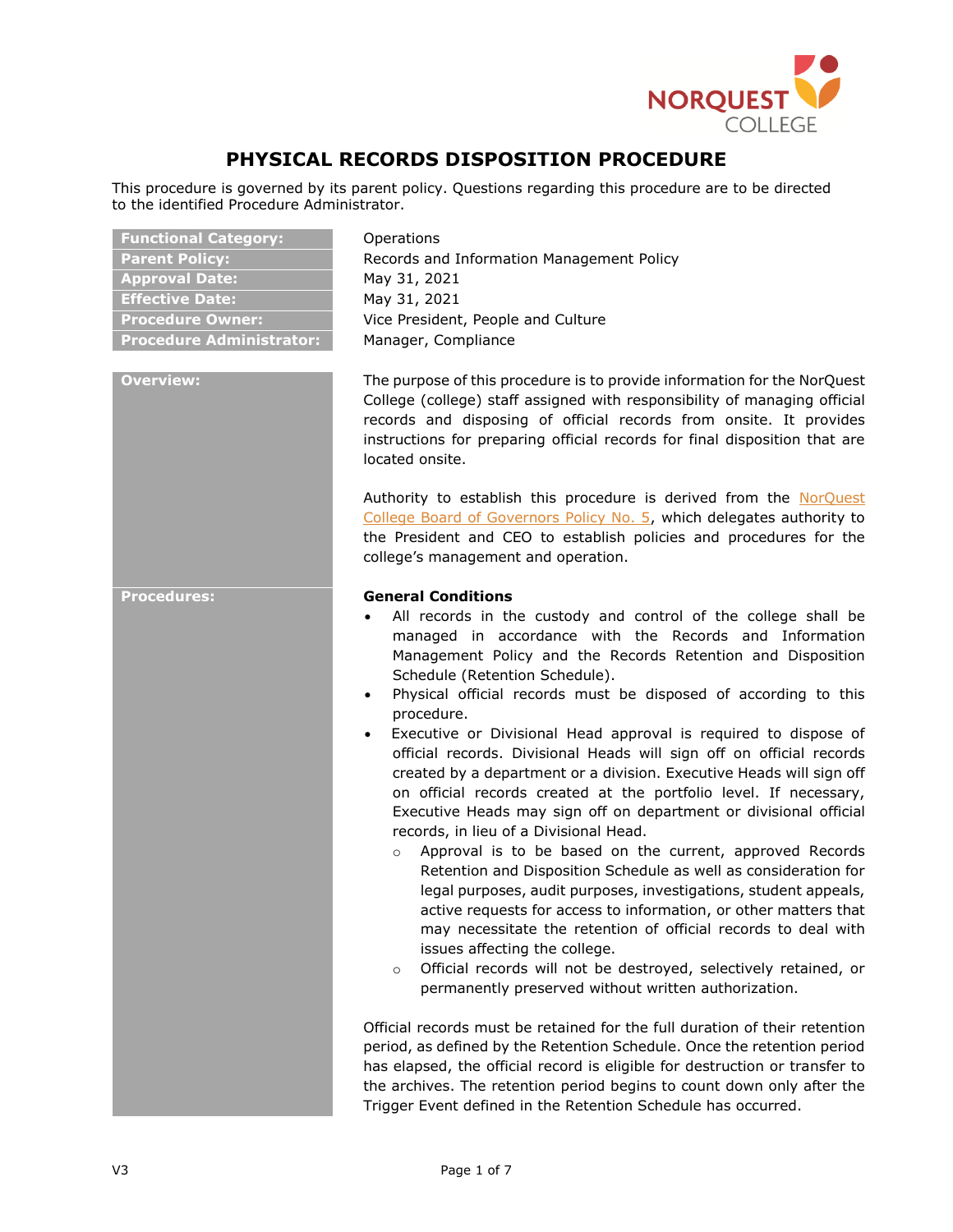

Compliance will annually initiate the disposition of official records. Departments are responsible for annually participating in the onsite disposition of official records.

The disposition process for official records depends on where the official records are located.

- See **[DESTRUCTION OF RECORDS](#page-1-0) LOCATED IN THE RECORDS CENTRE** for records that are on campus in the Records Centre.
- See **[DESTRUCTION OF RECORDS](#page-2-0) LOCATED ONSITE** for records that are on campus and not in the Records Centre.

# <span id="page-1-0"></span>**DESTRUCTION OF RECORDS LOCATED IN THE RECORDS CENTRE Step 1 - Evaluation**

Official records located in the Records Centre that are eligible for disposition will be noted in the NorQuest Semi-active and Inactive Box Tracking Database.

# **Step 2 – Certification**

To facilitate disposition, an internal Records Destruction Certificate will be prepared by Compliance. The certificate will list the box numbers, file descriptions, and scheduled destruction dates of the material.

# **Step 3- Authorization**

The Executive or Divisional Head will be presented with the Records Destruction Certificate and Records Inventory for final signoff. Departments are responsible for reviewing the documentation and alerting Compliance if there are any official records that require further care before disposition.

# Approval Denied

Where the Executive or Divisional Head has identified files that cannot be destroyed according to the Retention Schedule, the Executive or Divisional Head is to describe the reason in the "Approval Denied" and "Denial Description" columns of the Records Inventory, according to the criteria listed below:

- o Legal issue
- o Audit purposes
- o Investigations
- o Student Appeals
- o FOIP Request
- o Other valid reasons

Provide details and send all of the forms to Compliance.

Regarding disposition exceptions, Compliance will remove selected files from the box, and process the files as instructed (e.g. box for additional storage or provide for inclusion in active official records) and resubmit the modified Records Inventory and Records Destruction Certificate to the Executive or Divisional Head for approval.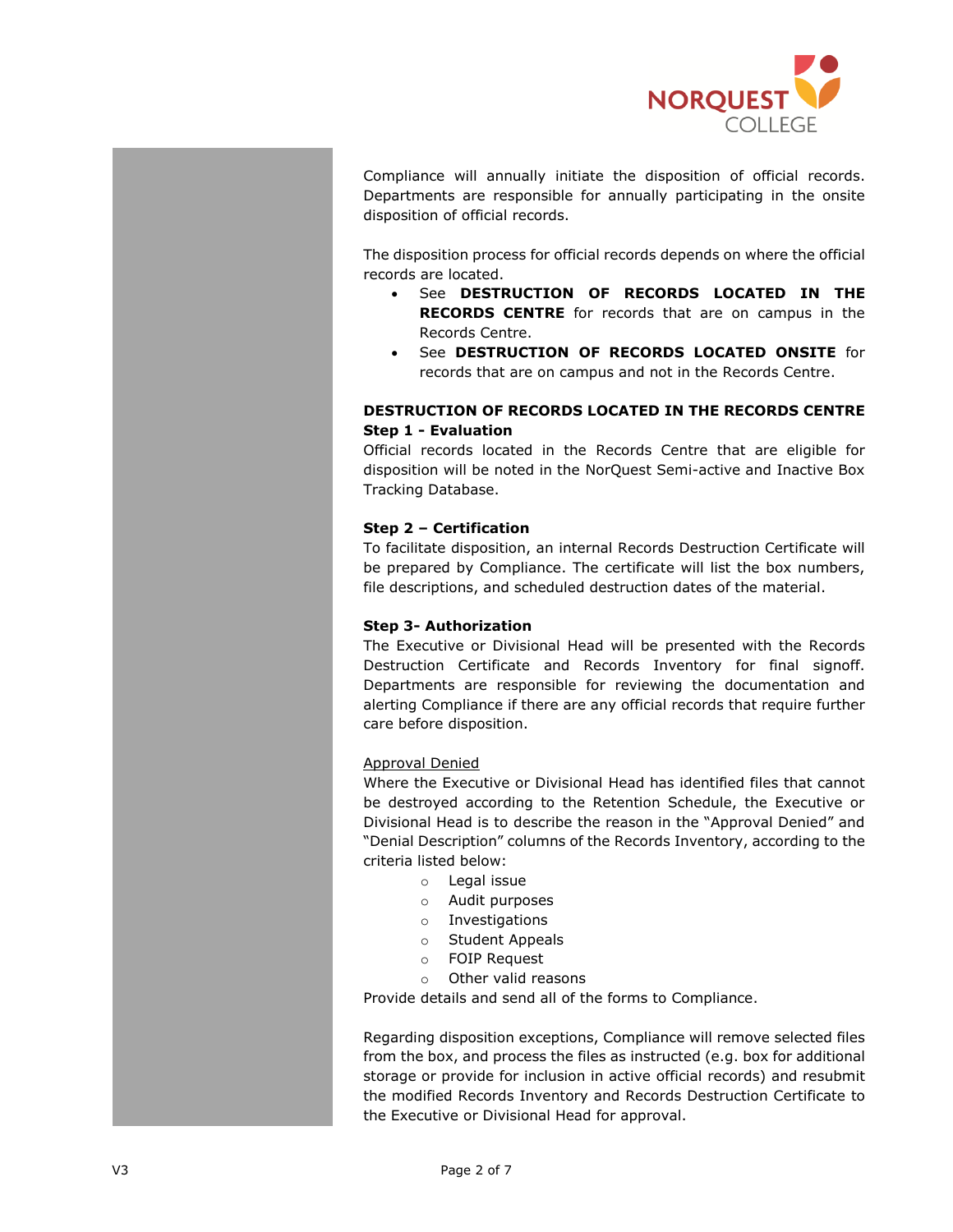

# Retention Series Code requires Amending

Where the Executive or Divisional Head has identified that a Retention Series Code change is required, Compliance will update the Record Inventory for all changes identified by the Executive or Divisional Head, remove selected files from the boxes, re-box files, and resubmit the modified record inventory to the Executive or Divisional Head for approval.

# **Step 4 - Destruction**

Compliance will:

- o contact Facilities who will contact the shredding company to initiate the onsite confidential shredding of official records,
- o observe the shredding company loading and shredding of boxes,
- $\circ$  have the shredding company sign a destruction certificate or obtain a destruction certificate from the shredding company, showing that the official records have been destroyed, and
- o file and manage all related official records.

Once destruction has occurred, Compliance maintains the internal Records Destruction Certificate and the shredding company's destruction certificate as a permanent record of the destruction of the official records.

# <span id="page-2-0"></span>**DESTRUCTION OF RECORDS LOCATED ONSITE Step 1 - Evaluation**

If official records were not transferred to the Records Centre, they will not be detailed in the NorQuest Semi-active and Inactive Box Tracking Database. Departments are responsible for monitoring onsite official records that are eligible for destruction.

# **Step 2 – Preparation**

Contact Compliance to ask for a current copy of the Retention Schedule, the Records Inventory, and boxes to pack up the material.

# **Step 3 – Retention Schedule Review**

Determine whether or not there is an approved Retention Schedule that covers the official records being destroyed. Consult the Retention and Disposition Schedule. Official records will not be disposed of without an approved Retention Schedule.

# **Step 4 – Official Records and Box Preparation**

Gather official records, files, and boxes.

- Place official records in files. Name files appropriately.
- Order files according to alphabetical listing, date, or subject.
- Place files in boxes.
- Using the Retention Schedule, group official records from the same record series.
- All material should be boxed according to the box's final status: destruction, archival selection, or permanent preservation.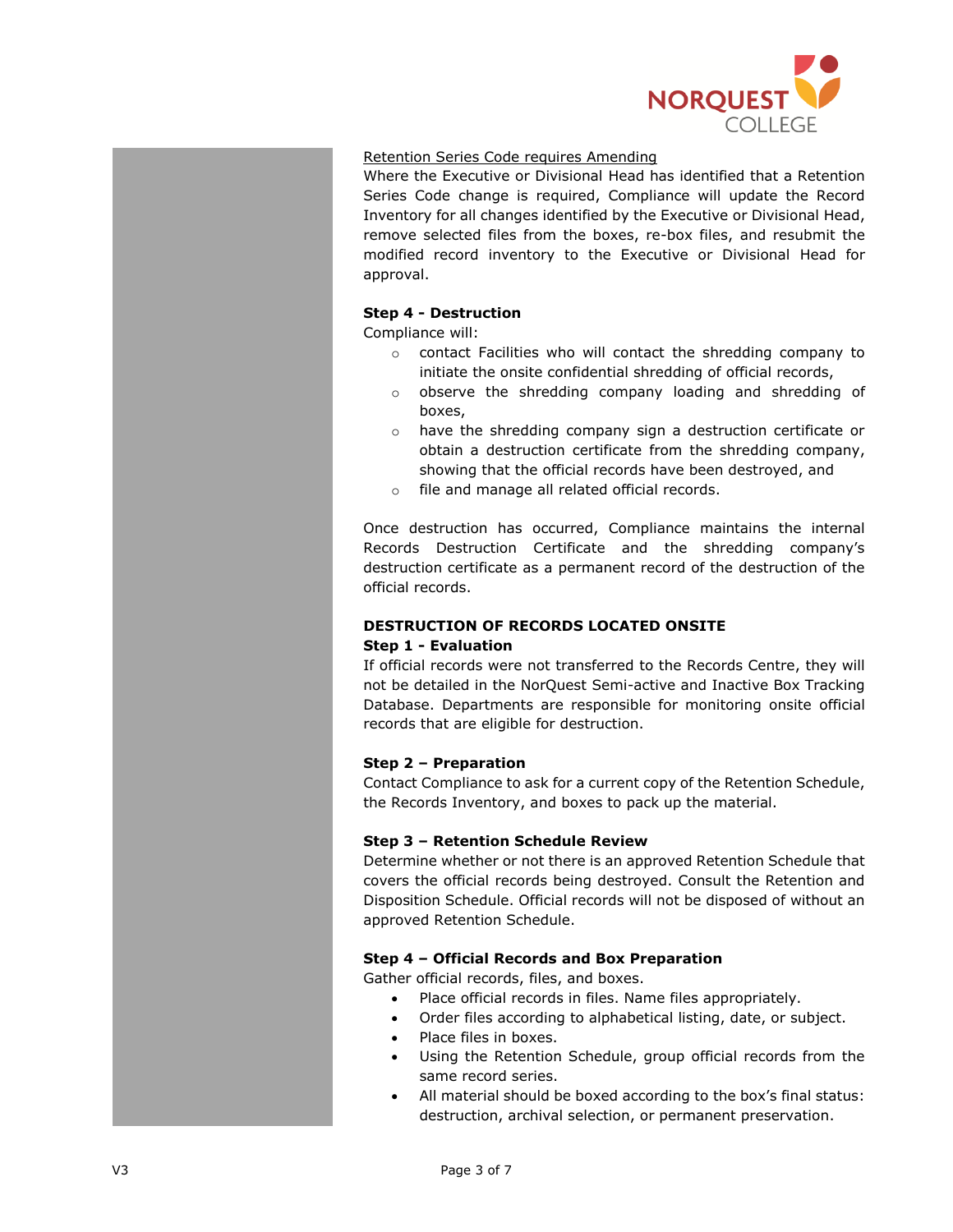

- Remove and destroy transitory records. Transitory records do not need to be inventoried and formally destroyed.
- Remove official records and files from binders, binding cases, or hanging file folders.
- Elastics or colored paper can be used to subdivide each file, and separate contents if necessary.
- Do not write on the box.
- Ensure boxes are as full as possible.

# **Step 5 – Records Inventory Creation**

Create a Records Inventory.

- Unless otherwise indicated, all fields are required.
- List each description in its designated area.
- Add all files to the Inventory in the same order as they are in the boxes.
- File titles listed on the Inventory should identically match the titles on the physical files.
- Enter dates as MM/DD/YYYY.
- Use the Retention Schedule to determine the:
	- o Series code (ex. *SA001*)
	- o Final status (Destroy, Archival Selection, Permanent)
	- o Eligible disposal date

After filing and inventorying, ensure that all titles, descriptions, and codes are accurate.

# **Step 6 – Records Inventory Review and Authorization Request**

Contact Compliance to review and approve the populated Records Inventory.

Contact Compliance with the following information:

- Date of the request
- The room and area the boxes are located in
- The number of boxes for pick up and the number of bar codes required
- The populated Records Inventory

# **Step 7 – Authorization on Records Inventory**

Seek approval on Records Inventory from Compliance. Compliance will review and approve. Upon approval, Compliance will provide a Unique Bar Code for each box.

# **Step 8 – Certification**

Once the official records have been inventoried and approved, a Records Destruction Certificate will be prepared by Compliance. The certificate will list the box numbers, file descriptions, and scheduled destruction dates of the material.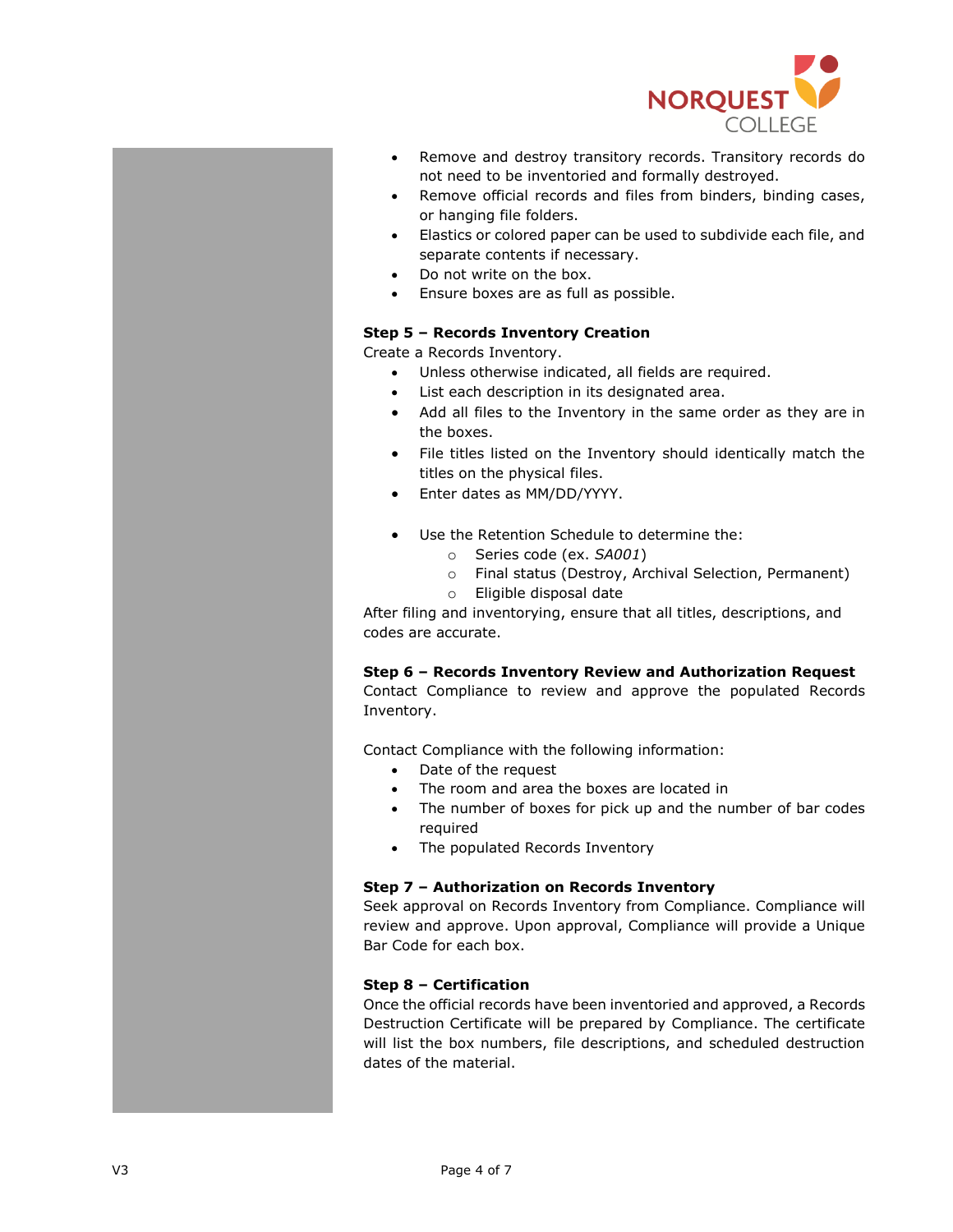

# **Step 9 - Authorization on Destruction**

The Executive or Divisional Head will be presented both with the Records Destruction Certificate and Records Inventory for final signoff. Departments are responsible for reviewing the documentation and alerting Compliance if there are any official records that require further care before disposition.

#### Approval Denied

Where the Executive or Divisional Head has identified files that cannot be destroyed according to the Retention Schedule, the Executive or Divisional Head is to annotate the reason in the "Approval Denied" and "Denial Description" columns of the Records Inventory, according to the criteria listed below:

- o Legal issue
- o Audit purposes
- o Investigations
- o Student Appeals
- o FOIP Request
- o Other valid reasons

Provide details and send all of the forms to Compliance.

Regarding disposition exceptions, Compliance will remove selected files from the box, and process the files as instructed (e.g. box for additional storage or provide for inclusion in active official records) and resubmit the modified Records Inventory and Records Destruction Certificate to the Executive or Divisional Head for approval.

# Retention Series Code requires Amending

Where the Executive or Divisional Head has identified that a Retention Series Code Change is Required, Compliance will update the Record Inventory for all changes identified by the Executive or Divisional Head, remove selected files from the boxes, re-box files and resubmit the modified record inventory to the Executive or Divisional Head for approval.

# **Step 10 – Transfer**

After the department has signed off on the disposition, the boxes are sent to the Records Centre. Files that are scheduled for archival selection or permanent retention will be physically reviewed by Compliance to determine if the official records hold any historical value to the institution. Any official records deemed to have historical value are transferred to the archives for preservation. All other files will be shredded by a third-party shredding company.

# **Step 11 - Destruction**

Compliance will:

- o contact Facilities who will contact the shredding company to initiate the onsite confidential shredding of records,
- o observe the shredding company loading and shredding of boxes,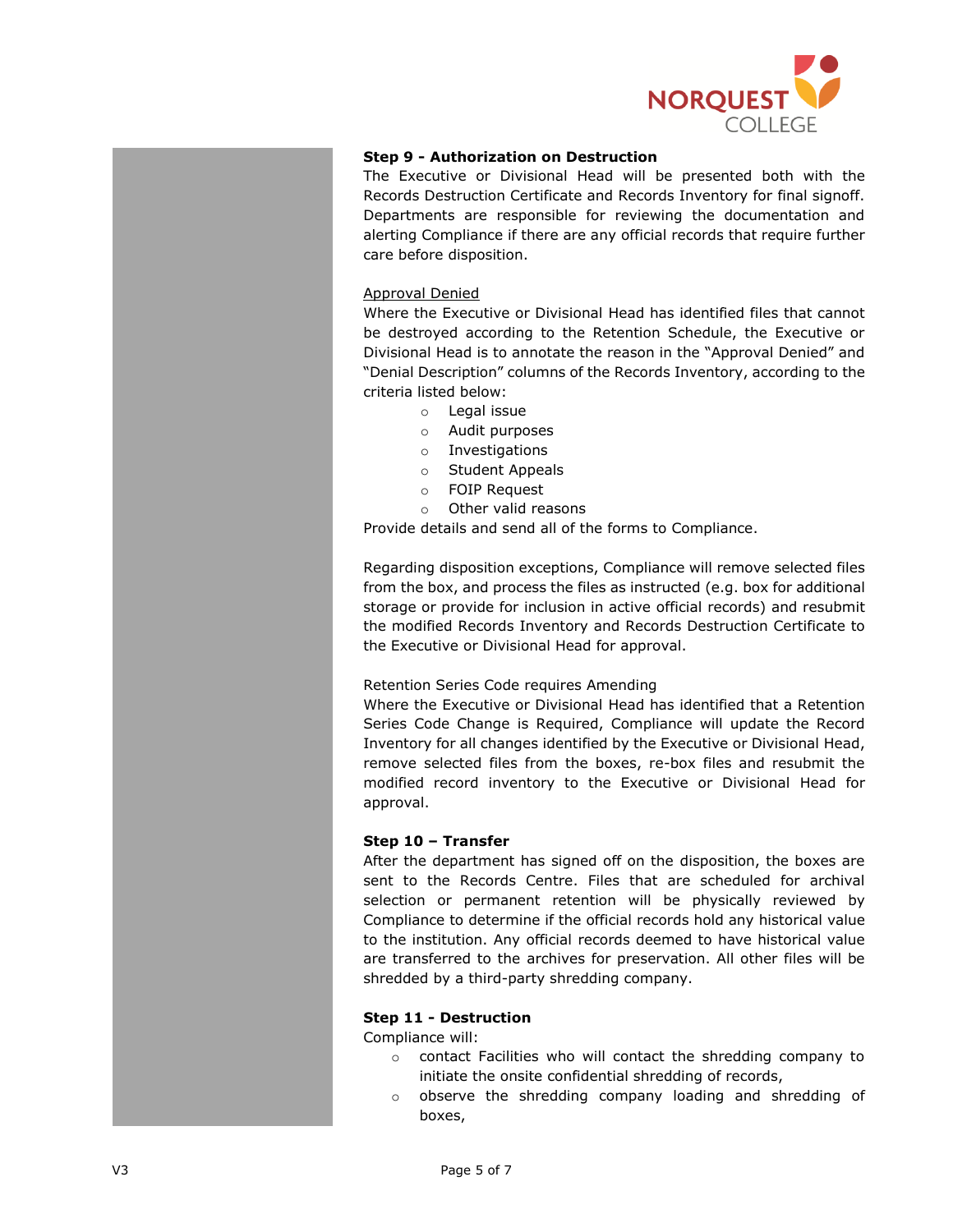

- o have the shredding company sign a destruction certificate or obtain a destruction certificate from the shredding company, showing that the records have been destroyed and,
- o file and manage all related records.

Once destruction has occurred, Compliance maintains the internal Records Destruction Certificate and the shredding company's destruction certificate as a permanent record of the destruction of the records.

**Definitions: Archives:** a place where official records selected for permanent preservation are kept.

> **Archivist:** a professional educated in archival science and responsible for the administration of archives.

> **Division Head:** means anyone who manages a division or multiple divisions. Division Head is responsible for a division(s) reporting directly to an executive and normally includes Deans and Directors but may also include an executive or senior manager.

> **Executive Head:** means anyone who manages a division(s) and is a member of the Executive Team.

> **File:** a group of records related by use or topic, typically housed in a folder (or a group of folders for a large file).

> **Inactive Record:** a record that is no longer used in the day-to-day course of business, but which may be kept and occasionally used for legal, historical, or operational purposes.

> **Official Record:** a complete, final, and authorized version of a record. Provides evidence of business transactions, is required by legislation, provides evidence of compliance with business requirements, and contributes to the building of NorQuest College's memory for scientific, cultural, or historical purposes.

> **Semi-active Record:** a record which is no longer needed for the purpose of carrying out the action for which it was created, but which is needed by the records creator for reference. Semi active records are only referred to on an infrequent basis (e.g. seasonally, annually).

> **Transitory Record:** are records in any format that are of short-term value, with no further uses beyond their primary purpose.

• Box Identification Label (available from Compliance)

• [NorQuest College Retention and Disposition Schedule](https://theq.norquest.ca/cms/getfile/d8fad3b3-243b-4883-91cc-3a290bd6101f/Retention-and-Disposition-Schedule.aspx?latestfordocid=59585&hash=5f00bced6dff6a8b1a4460edde08790d08c00c055ee3b0f0158b104fa942fb58&chset=8461c4be-af07-4096-9811-9e8294e87c15)

- [Records and Information Management Policy](https://www.norquest.ca/about-us/policies-procedure/operations/records-management-policy.aspx)
- [Records and Information Management Toolkit](https://theq.norquest.ca/Departments/Transformation/Public-Wiki/Records-Management-Toolkit.aspx)
- Records Destruction Certificate (available from Compliance)

**Related NorQuest College Information:**